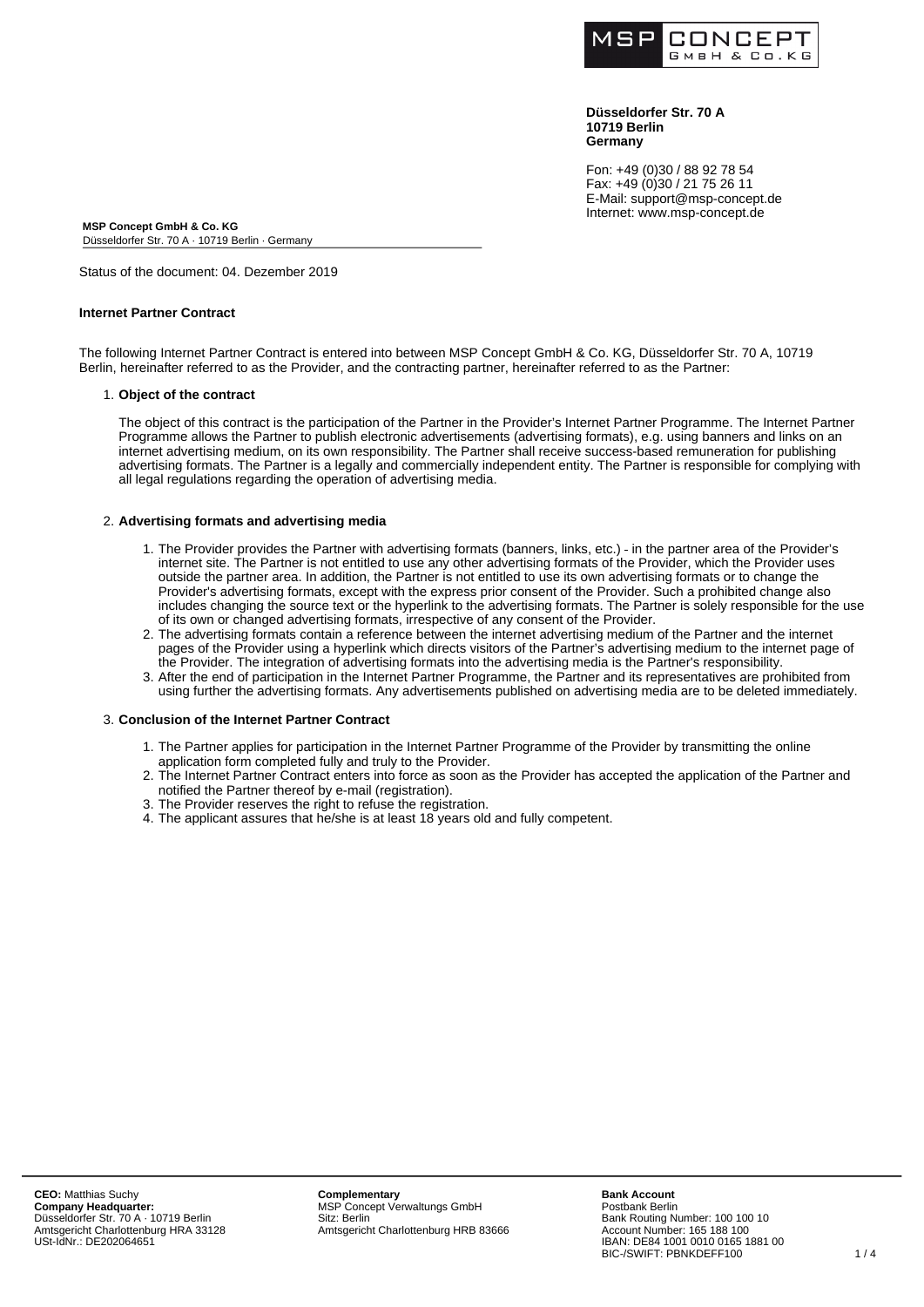

## 4. **Duties and liability of the Partner, prohibition of manipulation**

- 1. The Partner is obliged to provide true and complete information to the Provider. If the facts underlying the information provided change during the term of the Internet Partner Contract, the Partner has to correct it immediately in the partner area of the Provider's internet page. This includes, in particular, information about the advertising medium used, the corporate status and the tax status of the Partner.
- 2. The Partner is obliged to take note of any messages stored for it in the partner area of the Provider's internet page or sent by E-Mail and to take them into account regarding its further participation in the Internet Partner Programme. For this purpose, the Partner has to log in regularly to the partner area or open the messages sent to the e-mail address indicated.
- 3. Operation and maintenance of the advertising media as well as their contents and topicality are the exclusive responsibility of the Partner. The Partner guarantees not to use any other advertising media which violate good customs and applicable laws. The Partner also guarantees that the advertising media used do not infringe any rights of third parties; the latter applies, in particular, for patent rights, copyrights, trademark rights and other intellectual property rights.
- 4. The Partner is responsible for the proper integration of advertising formats. The Partner may not change the source text provided by the Provider. The Partner may only use advertising formats provided by the Provider or approved by the Provider in line with clause 2.a.
- 5. The Partner undertakes to release the Provider from any claims of third parties, which are made against the Provider for reasons under the Partner's control, as well as to pay all costs of the Provider for defending against such claims. The Partner is obliged to support the Provider in defending against such claims by making necessary declarations and providing necessary information.
- 6. The Partner is not entitled to operate an internet page, which can be confused with the internet pages of the Provider. This also includes the use of domains that sound or appear similar to the brand names and/or business name of the Provider.
- 7. The Partner is responsible for the topicality of the advertising formats and advertising media used and undertakes to remove advertising formats from an advertising medium when requested to do so by the Provider.
- 8. The partner may not advertise the provider's advertising formats in advertising media if this impairs the provider's own advertising activities in the same advertising media (e.g. using direct links to www.penimster.com in "Google Adwords"-campaigns).
- 9. If the Partner uses the internet search engines for promoting the advertising media, the Partner has to fulfil the following obligations:
	- 1. The Partner is prohibited from designing pages on which it publishes the advertising formats of the Provider in such a way that they achieve the highest placement possible through manipulation of the indexing of search engines in an anti-competitive way.
	- 2. When selecting search terms and domain names relevant to the topic, the Partner is obliged to ensure that the provisions of competition laws are observed and trademark rights of third parties are not violated
- 10. The Partner is prohibited from publishing advertising formats of the Provider on advertising media that contain diallers and/or spyware.
- 11. If the Partner uses e-mail messages as an advertising medium, applicable statutory provisions are to be complied by it, in particular those of the Law Against Unfair Competition.
- 12. The Partner is prohibited from triggering automated calls of the Provider's internet pages. The Partner is aware of the fact that the Provider uses manipulation protection against system abuse, such as time blocks (clicks per time unit), IP blockages or cookies, whose parameters are not disclosed. The Provider has not to prove which concrete clicks are affected by the protection system.
- 13. The Partner's test orders are to be clearly marked as such to test functionability of the system.
- 14. Any violations of the aforementioned duties result in immediate exclusion from the Internet Partner Programme of the Provider. The Partner has to reimburse the Provider for all costs caused by a violation of contract by the Partner.

### 5. **Services of the Provider**

- 1. Upon the conclusion of the contract, the Provider creates an individually protected partner area at the internet address **partner.penimaster.com**. The associated access data is defined during the registration process. In the partner area, the Partner will find tips and notes about the participation in the Partner Programme All partner data is managed there in a safe and secure way.
- 2. The partner area serves to provide the source texts of the advertising formats, which the Partner integrates into its advertising media.
- 3. The Provider logs the performance achieved via the advertising media, makes the statistics about the Partner's performance available in the partner area and is responsible for paying advertising cost reimbursements. The form, scope and frequency of statistics can be modified by the Provider at any time.
- 4. The Provider is responsible for the complete handling of the negotiated order and reserves the right to refuse any orders negotiated by the Partner without indicating any reasons, e.g. orders from customers with a negative credit worthiness or address check. The Partner has no claim for remuneration in this case.
- 5. A purchase contract is concluded exclusively between the customer negotiated by the Partner and the Provider.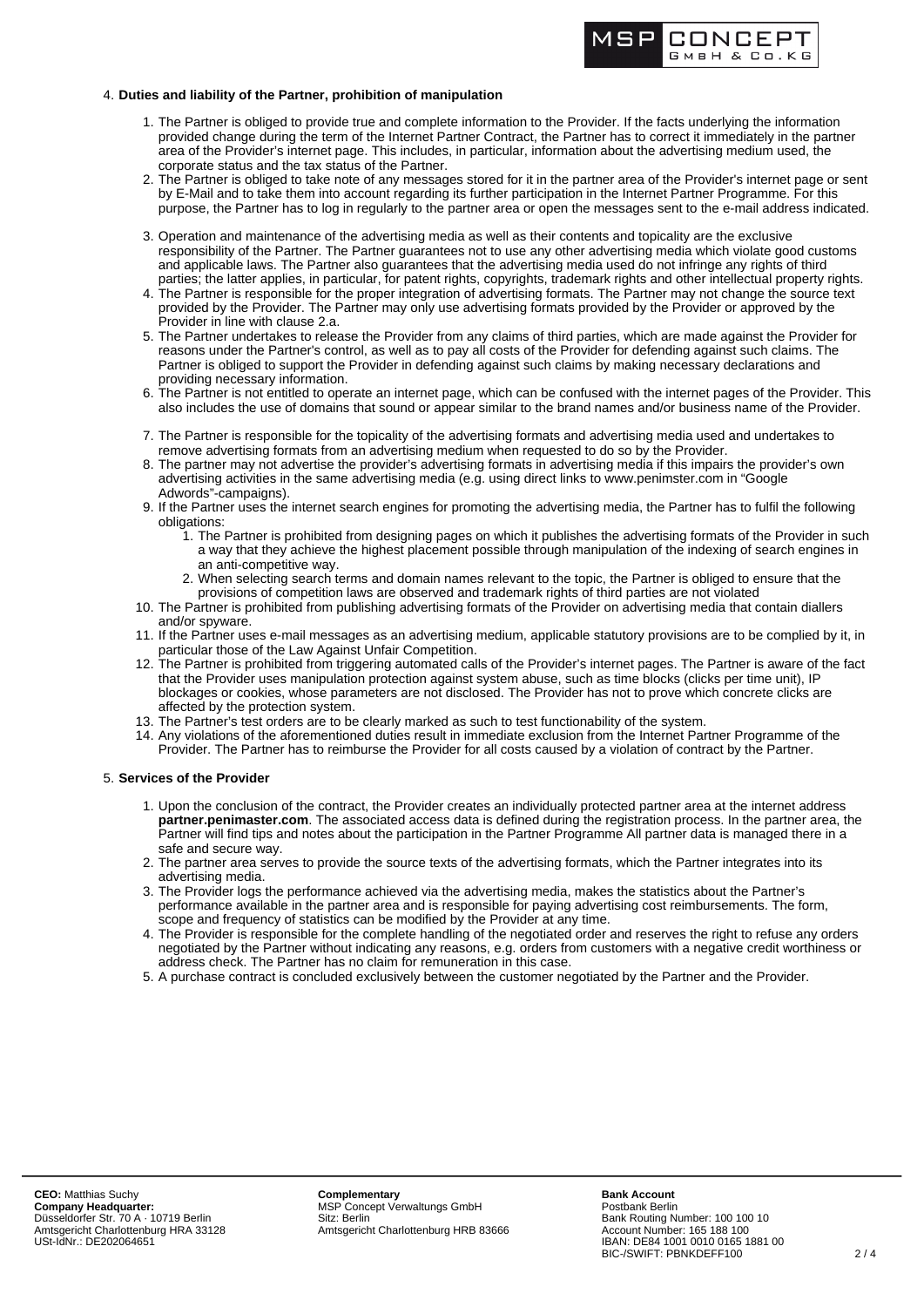

# 6. **Remuneration of the Partner and billing**

- 1. The Partner receives commission from the Provider for all purchase contracts **f**or complete products of the brand [PeniMaster](https://www.penimaster.com) negotiated in the context of the Partner Programme, when the customer has received the goods and paid the purchase price, and if the contract has not been dissolved due to the right of revocation, purchase on trial or for any other reasons. The Partner will not receive commission for the sale of spare parts, consumption parts, wear and tear parts, accessory parts and third party products.
- 2. Commission is a sales-based percentage, if agreed staggered according to the amount of turnover, of the net purchase price (excluding value added tax and incidental costs) for the purchase contracts negotiated by the Partner. The amount of the percentage is agreed upon registration or in the partner area. The value added tax is calculated on the net commission in line with applicable provisions. The Provider may change the calculation subsequently, if the value added tax conditions are changed. The Partner has no claim against the Provider for having the tax calculations explained.
- 3. Commission is paid only for payments received by the Provider for a purchase contract negotiated. Payments of the customer are first set off against costs and expenses for order handling (e.g. postage, bank charges, collection charges, etc.) and, when those are settled completely, on the purchase price.
- 4. The commission calculation takes into account all orders that are placed via a link provided to the Partner by the Provider on the Provider's Internet pages.
- 5. The remuneration is credited to the partner and settled on the last day of a month. The billing statement is stored in the partner area. The billing statement includes only sales that have been realised (receipt by the Provider) not earlier than 4 weeks. The billing statement is created not later than 12 weeks following the realisation of sales. If sales already billed are cancelled subsequently, the billing statement will be corrected accordingly. Any errors and complaints in the statement are to be claimed by the Partner within a month. After the end of the month, the billing statement is regarded as approved.
- 6. Payment is made when the minimum payment individually defined in the partner area amount has been achieved. The minimum payment amounts can be changed subsequently following previous notice from the Provider.
- 7. Payment is made using the method selected in the partner area (bank transfer, credit card credit note, etc.) using the data filed. The costs of money transfer shall be borne by the Partner. If the minimum payment amount is not achieved at the end of a month, the credit is carried forward to the following month. Remuneration below the minimum payment amount is paid out when the minimum is achieved in any subsequent month. No interest is paid on remuneration not paid out. Remuneration not paid out is paid out after the end of the Partner Contract.
- 8. For all orders received by the Provider and negotiated by the Partner, the Partner receives a message, which includes all order data, except for personal data of the customer. The Partner has no right to any other evidence on the purchase contract negotiated or to an explanation of the billing statement.
- 9. If the Partner has a VAT ID, the Partner undertakes to notify the Provider thereof upon registration or later in the partner area. The Partner is solely responsible for proper taxation of remuneration.

## 7. **Language of correspondence**

The languages of correspondence regarding the performance of the present Internet Partner Contract are exclusively German and English. Any inquiries, notices and information in any other language are regarded as not made.

### 8. **Granting of rights of use**

The Partner is granted a non-exclusive, non-transferable, at any time revocable right limited to the term of this collaboration to use company names, trademarks and logos of the Partner in the design approved by the Partner exclusively in the context of this Internet Partner Contract.

### 9. **Independent contracting parties**

The Provider and the Partner are legally independent parties and operate their internet pages independently from each other. This contract does not create a joint venture or association or employment relationship or a dealership agreement. However, if a dealership agreement is used as the basis, the Partner is active as a commercial agent in sideline activity pursuant to section 92 b German Commercial Code (HGB). Neither the Partner nor the Provider is entitled to appear in the name of the other party and/or to make any declarations in its name.

### 10. **Term and termination**

- 1. This contract is entered into for an unlimited period and can be terminated by either party in the partner area at any time. Four weeks following termination, access to the partner area is blocked.
- 2. After the end of the contract, the partner is obliged to remove immediately all advertising formats and links to the Provider from its internet page.
- 3. The Partner is entitled to receive remuneration for all orders negotiated during the term in compliance with clause 6.
- 4. The Provider is entitled to have any excess payments made to the Partner reimbursed. Excess payments are to be repaid by the Partner to the Provider no later than 14 calendar days after the creation of the billing statement and request for reimbursement. If additional reminders are necessary thereafter, the Partner has to reimburse the reminder costs of €7.50 for each further request for payment